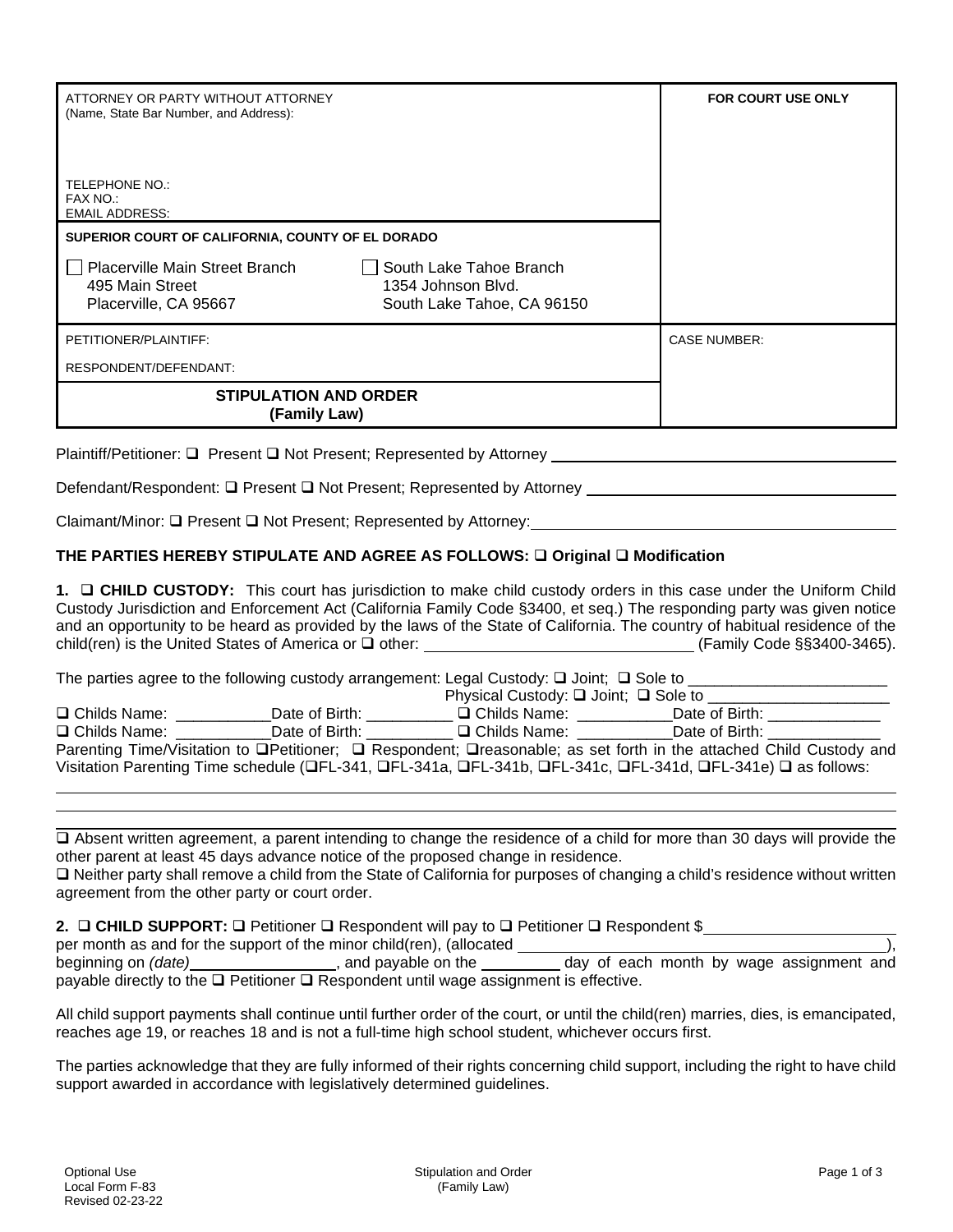Both parties shall file with the Court and serve on the other party within 10 days, an appropriate pleading advising of any changes in income, place of residence, and/or change in employment, including the new address and phone number. If a child support payment is made to the local child support agency, (El Dorado County Department of Child Support Services), the parties also shall notify the El Dorado County Department of Child Support Services and the other parent of any change of the name and address of his or her current employer. (Family Code §4014).

The parties declare that (1) this order is being agreed to without coercion or duress; (2) the agreement is in the best interests of the child(ren) involved and (3) the needs of the child(ren) will be adequately met by the stipulated amount.

The right to support has not been assigned to a county pursuant to 11477 of the Welfare and Institutions Code and no public assistance application is pending.

 $\Box$ This stipulated order for child support is based upon Petitioner's gross monthly wages: \$

Respondent's gross monthly wages: \$<br>Nota be respondently as in the condent of Petitioner \_\_\_\_\_\_\_% Respondent\_\_\_\_\_\_\_\_%. □ Computerized guideline support calculation attached.

 $\Box$  Petitioner  $\Box$  Respondent  $\Box$  both parents will maintain for the benefit of the minor child(ren) health care coverage available at a reasonable cost through employment. The parties will pay equally all non-covered medical, dental, vision (and the following, which are checked):  $\Box$  Prescription  $\Box$  Orthodontic  $\Box$  Mental health care charges reasonably incurred on behalf of the minor child(ren).

 $\Box$  As additional child support, the parties will pay costs of day care incurred to permit employment or reasonably necessary job training as follows:

- $\Box$  Mother must pay: \_\_\_\_\_\_\_\_% of total or  $\Box$  \$\_\_\_\_\_\_\_\_\_\_\_ per month childcare costs.<br> $\Box$  Father must pay:  $\Box$  % of total or  $\Box$  \$ per month childcare costs.
- $\Box$  Father must pay:  $\Box$  % of total or  $\Box$  \$ ber month childcare costs.
- $\Box$  Current cost is:  $\$\$

 $\Box$  Costs to be paid as follows:  $\Box$  payment made directly to provider.

 $\square$  payment made through a wage assignment order.

 $\square$  payment made directly to Petitioner/Respondent.

## **3. □ SPOUSAL SUPPORT:** □ Petitioner □ Respondent will pay to □ Petitioner □ Respondent \$<br>per month beginning per month by wage as

 $\Box$ , payable on the  $\Box$  day of each month by wage assignment and payable directly to  $\Box$  Petitioner  $\Box$  Respondent until wage assignment is effective. Spousal support is payable until the death of either party, the remarriage of the recipient, or further order of the court.

**4. □ ATTORNEY'S FEES AND COSTS:** The parties agree that **□** Petitioner **□** Respondent will pay to □ Petitioner □ Respondent (attorney for Petitioner Respondent) \$ \_\_\_\_\_\_\_\_\_ for attorney's fees and \$\_\_\_\_\_\_\_\_ for costs, payable of each month and continuing until paid in full at the rate of  $\frac{1}{2}$  per month commencing on \_\_\_\_\_\_\_\_\_\_\_\_\_; the entire balance will become due if any payment is not made within ten (10) days of the due date.

**5. □ PROPERTY RESTRAINT:** Each party is restrained from transferring, encumbering, hypothecating, concealing or in any way disposing of any property, real or personal, whether community, quasi-community, or separate, except in the usual course of business or for the necessities of life.

Each party is restrained from cashing, borrowing against, canceling, transferring, and disposing of, of changing the beneficiaries of any insurance or other coverage including life, health, automobile, and disability held for the benefit of the parties or their minor child (ren). Neither party will incur any debts or liabilities on which the other may be held responsible, other than in the ordinary course of business or for the necessities of life.

**6. □ EXCLUSIVE USE OF PROPERTY:** □ Petitioner □ Respondent will receive the exclusive temporary use and possession of the following property subject to the following described conditions, if any: